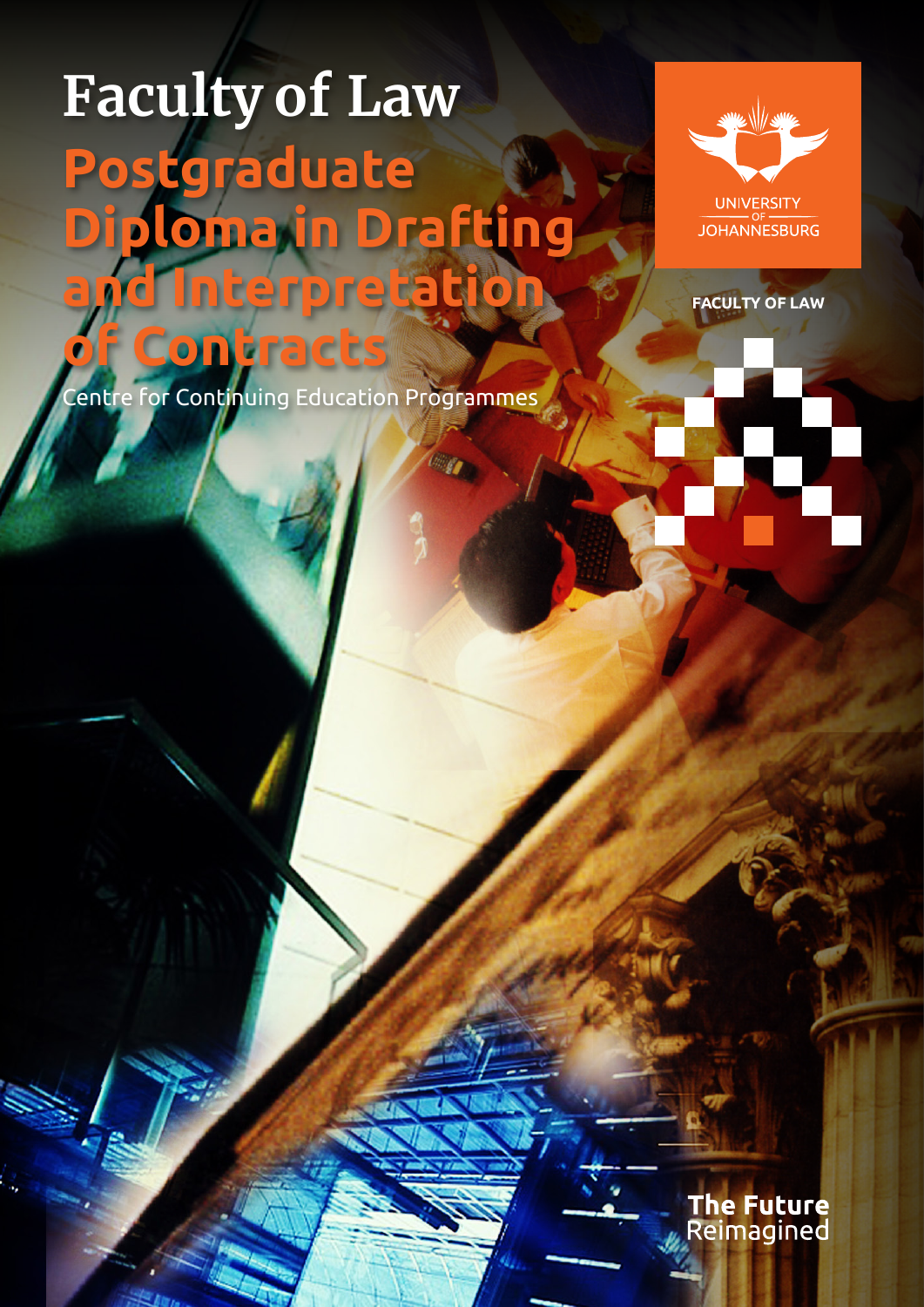# **The Diploma**

- $\blacksquare$  The programme is presented over one year on a part-time basis.
- The programme in Drafting and Interpretation of Contracts consists of four modules that investigate the legal framework within which contracts are drafted and interpreted. The programme will also deal with the relationship between the drafting and interpretation of various other kinds of legal documents, such as wills, rules and regulations, etc.
- The purpose of the programme is to provide learners with additional advanced knowledge and reflective understanding of the way in which legal texts are prepared and interpreted. The programme is designed to enhance the basic levels of knowledge and skills obtained by learners in their undergraduate studies, by enabling them to apply their knowledge and skills to legal documentation and projects that seek to develop a more refined understanding of the preparation and interpretation of various legal documents. Students will be kept abreast of the latest legal developments.
- **Note that this Postgraduate diploma does not articulate to any further** qualification.

The lectures will be presented in block sessions which will take place in February and July.

**NB:** Attendance of the workshops is compulsory.

**Examination:** October / November.

# **Admission Requirements**

Persons holding either an LLB or Bachelor's degree. In the case of the latter, the successful completion of a module in the Law of Contract, Commercial Law or Business Law is required.

## **Application**

The closing date for applications is 25 February 2022 unless the date is extended.

**NB:** Foreign applicants should contact the Faculty for relevant legislative requirements.

Foreign students pay an international levy.

Students who fail to pay all fees will not be permitted to attend classes.

## **Programme Presenters**

The programme will be presented by Prof Eesa Fredericks (Head of Department: Practical Business Law) (Programme Leader) and Dr Graham Dampier (Head of Department: Academic Literacies).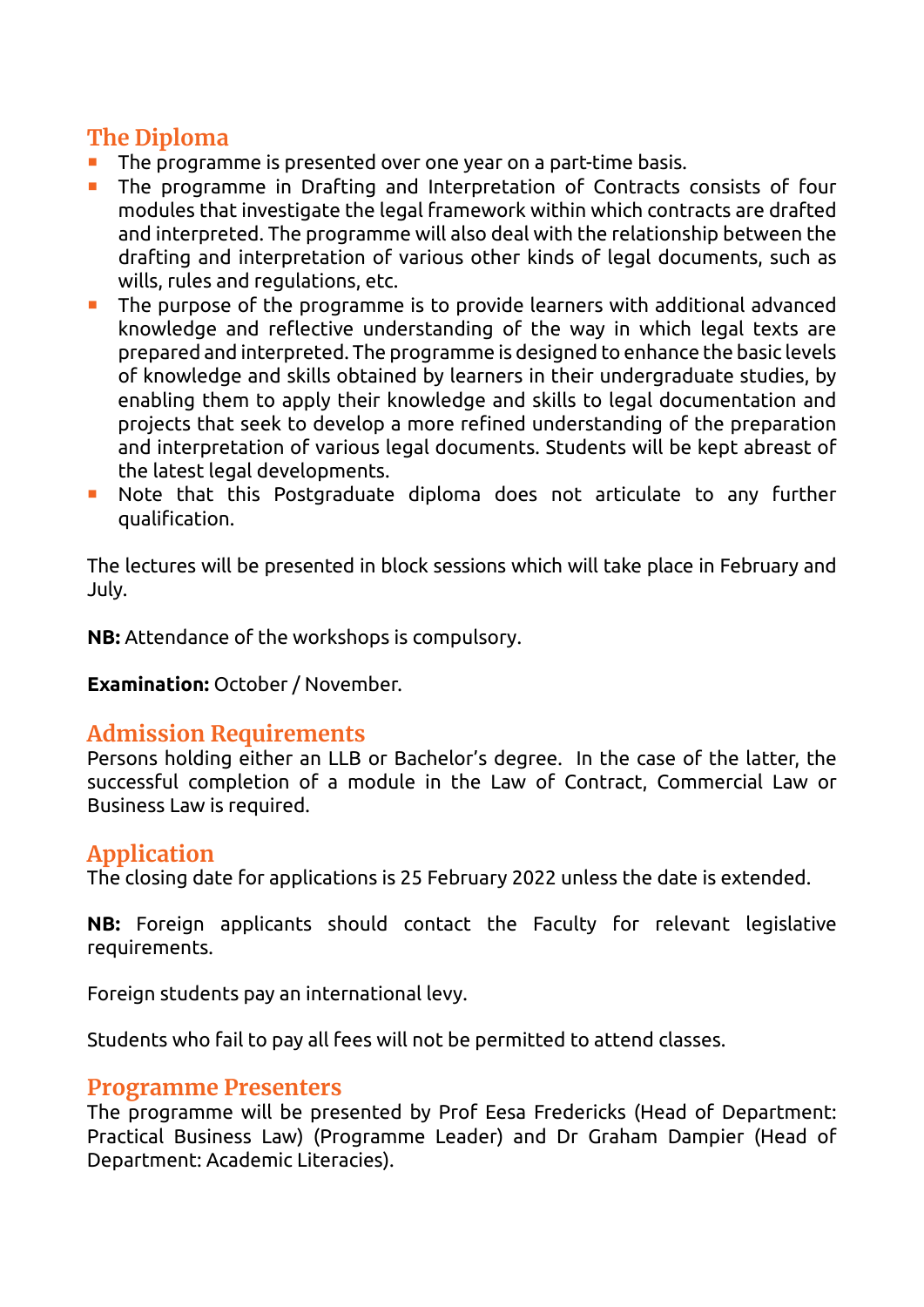#### **Programme Content**

 The content of the programme will suit both lawyers and non-lawyers who are involved with the negotiation, drafting and administration of contracts. To ensure that non-lawyers will be able to follow discussions, some time will be spent explaining basic principles and concepts. Lawyers may also benefit from refreshment of their knowledge of the basic principles and concepts and how they have an impact on the drafting and interpretation of contracts.

#### **Basic Interpretation Theory**

 To develop competencies and practical and conceptual skills in respect of the theoretical basis for the interpretation and drafting of contracts.

#### **Interpretation Of Contracts**

 To develop competencies and practical and conceptual skills in respect of the interpretation of contracts.

## **Drafting Of Contracts**

To develop competencies and practical and conceptual skills in respect of the drafting of contracts.

## **Basic English Drafting Skills**

To develop competencies and practical and conceptual skills in respect of the interaction between law and language.

## **Other Topics**

Current matters and problems that occur from time to time in respect of the drafting and interpretation of contracts will be included in the programme to ensure that students are given training that is relevant and up to date.

## **Administrative Enquiries**

More details on the programmes are available from the Faculty of Law.

Contact the Course Coordinator, Mrs Narda Cullinan: Tel: 011 559 3838, Email: nardac@uj.ac.za

# **Application To Enrol**

Online application can be made from 31 August to 31 October unless the date is extended.

The following documents must be submitted with the Application:

- 1. An abridged CV of no more than 3 pages outlining in particular your work experience;
- 2. Certified copy of ID Document:
- 3. Certified copy of Matric Certificate. Any other school leaving certificate must be evaluated by SAQA: Tel No. 012 431 5064;